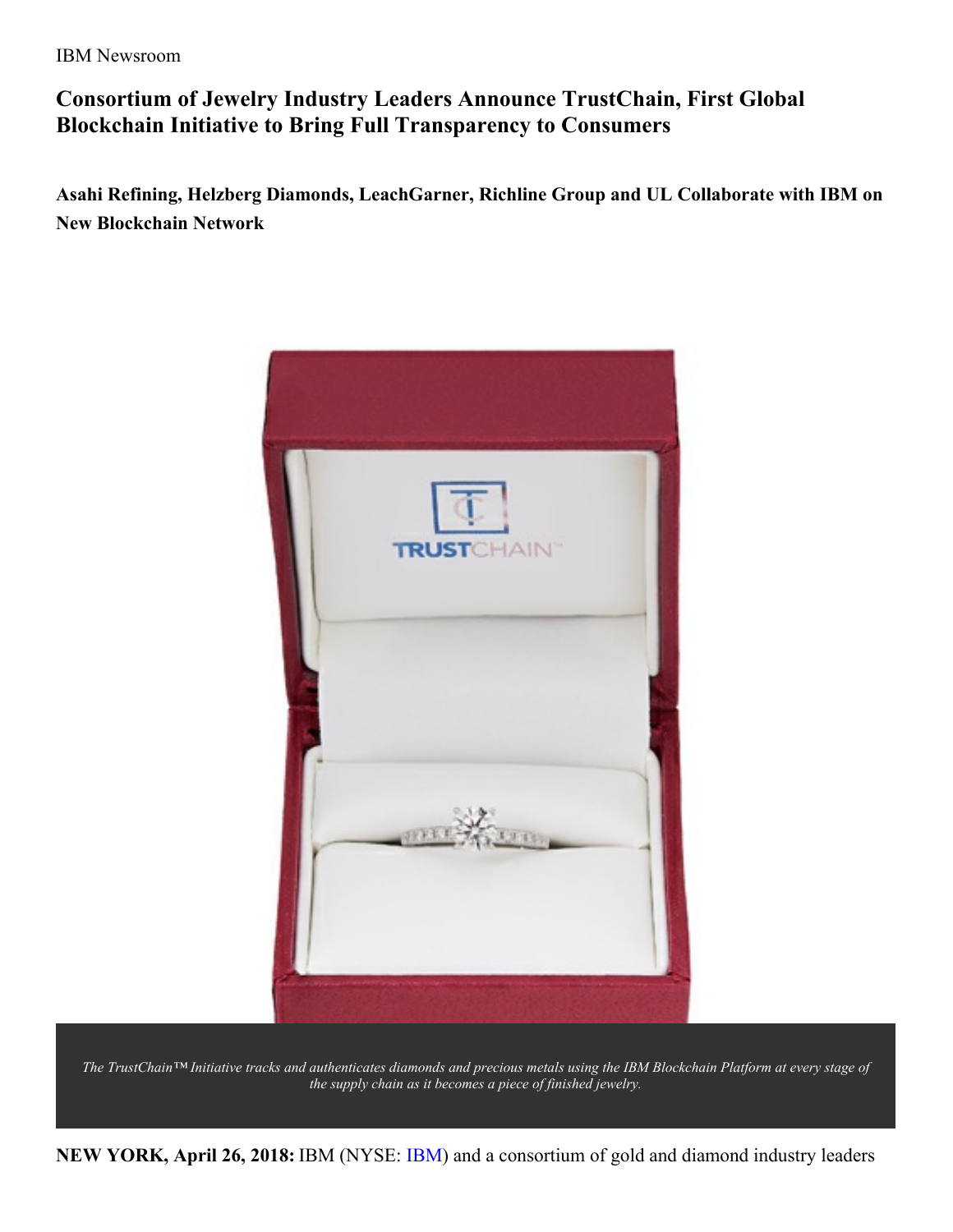today announced the first cross-industry initiative to use blockchain to trace the provenance of finished pieces of jewelry across the supply chain for increased transparency.

Asahi Refining (precious metals refiner), Helzberg Diamonds (U.S. jewelry retailer), LeachGarner (precious metals supplier), The Richline Group (global jewelry manufacturer) and UL (independent, third party verification) are launching the **[TrustChain](https://www.trustchainjewelry.com/) TM Initiative,** powered by the IBM Blockchain Platform, delivered via the IBM Cloud.

TrustChain is initially tracking six styles of diamond and gold engagement rings on the blockchain network. As the program continues to develop, Trustchain<sup>™</sup> jewelry is expected to be accessible to consumers in participating retail stores by the end of 2018.

"This initiative is important for our industry as we seek to raise the collective responsibility and provenance practices to new heights. TrustChain is the first blockchain of its kind within our industry, designed as a solution that marries IBM's leading blockchain technology with responsible sourcing, verification and governance by third party organizations, led by UL as the administrator," said Mark Hanna, Richline Group's Chief Marketing Officer.

"Consumers care deeply about the quality and source of the jewelry they purchase," said Bridget van Kralingen, IBM Senior Vice President, Global Industries, Platforms and Blockchain. "This is evidenced by the fact that 66 [percent](http://www.nielsen.com/us/en/insights/reports/2015/the-sustainability-imperative.html?afflt=ntrt15340001&afflt_uid=xs0z0dLJHLc.GOEUJSPAhmOA-C4DduCS22IdITqzsbrl&afflt_uid_2=AFFLT_ID_2) of consumers globally are willing to spend more to support sustainable brands. TrustChain is an example of how blockchain is transforming industries through transparency and viable new business models that specifically benefit the consumer."

The TrustChain Initiative tracks and authenticates diamonds and precious metals through every stage of the supply chain as it becomes a piece of finished jewelry. It provides digital verification, physical product and process verification, and third-party oversight. The collaboration's goal is to instill trust in the origin and ethical sourcing of jewelry by bringing together a community of responsible and ethical organizations across the complex and multi-tiered jewelry supply chain.

Built by IBM Services on open source technology and based on the IBM Blockchain Platform and the Hyperledger Project, TrustChain uses distributed ledger technology that establishes a shared, immutable record of transactions that take place within a network and then enables permissioned parties access to trusted data in real time. By applying the technology to digitize processes, a new form of command and consent is introduced into the flow of information, empowering those in the blockchain network to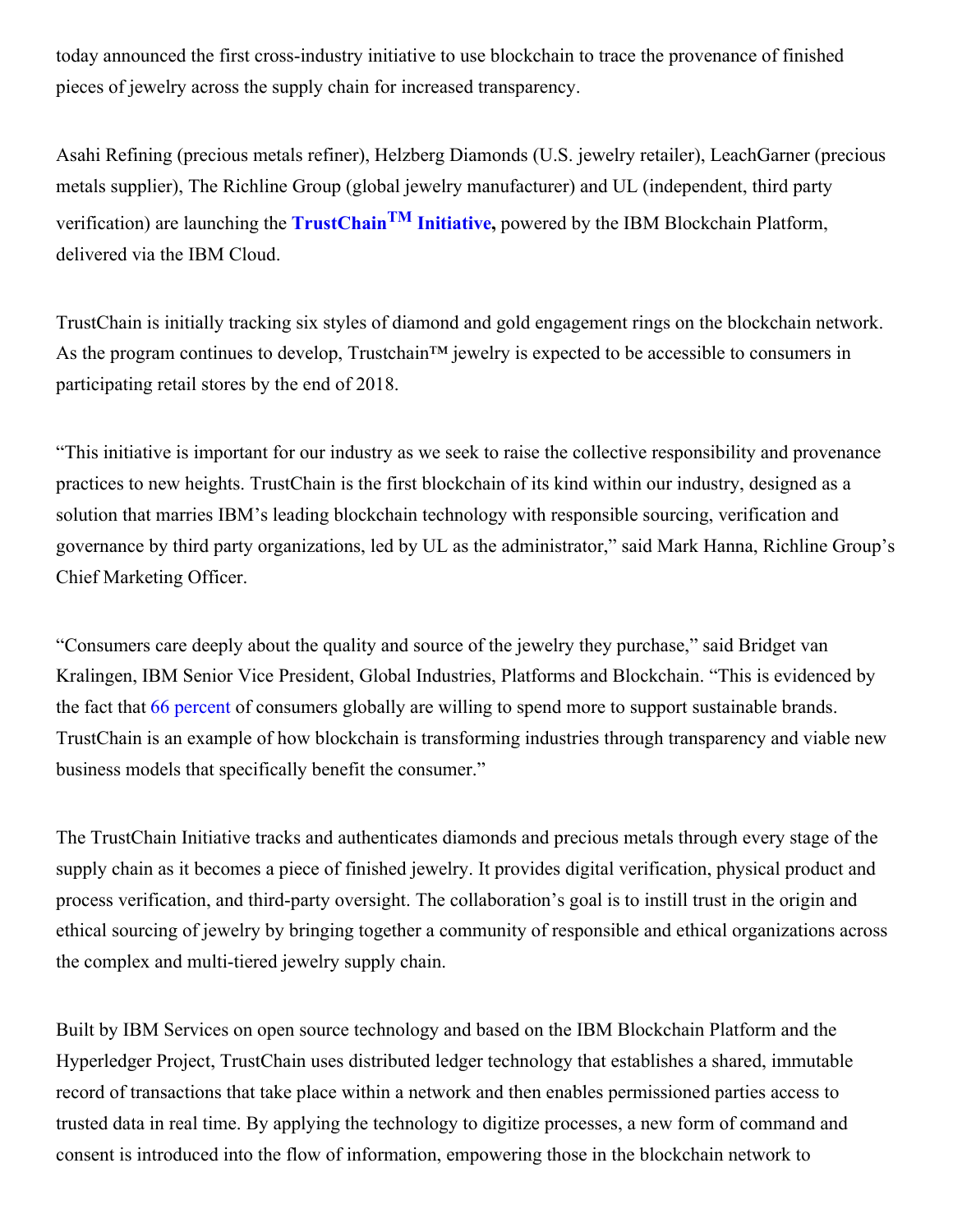collaborate and establish a single shared view of information without compromising details, privacy or confidentiality.

For consumers, TrustChain establishes a trusted product with documented provenance and brings together quality assurance, social and environmental responsibility, and authenticity spanning the entire jewelry ecosystem – from miners, manufacturers, wholesale suppliers and retailers – on a single digital platform.

# **About Asahi Refining**

Asahi Refining, a wholly owned subsidiary of Asahi Holdings Inc., is a leading precious metal refiner, trader, and bullion product manufacturer. The company maintains LBMA-certified London good delivery refineries in the USA and Canada and serves a global client base from the mining, recycling, banking and bullion trading industries. Find out more at www.asahirefining.com.

#### **About Helzberg Diamonds**

Helzberg [Diamonds](https://urldefense.proofpoint.com/v2/url?u=http-3A__www.helzberg.com_&d=DwMFAg&c=jf_iaSHvJObTbx-siA1ZOg&r=ldiseoCXqr80WQg7NVlbo-o5Qd-OZLujcFgcu2eiYt8&m=1p0jp_m86UpLzl-ap0gKcn6TDZSw6_jdtGWcmcNKaBs&s=-QLKZnrEsPP_BkRhWOifkbxwTp55MTrGzkGVOjOPpb8&e=), a retail and online [jewelry](https://urldefense.proofpoint.com/v2/url?u=http-3A__www.helzberg.com_&d=DwMFAg&c=jf_iaSHvJObTbx-siA1ZOg&r=ldiseoCXqr80WQg7NVlbo-o5Qd-OZLujcFgcu2eiYt8&m=1p0jp_m86UpLzl-ap0gKcn6TDZSw6_jdtGWcmcNKaBs&s=-QLKZnrEsPP_BkRhWOifkbxwTp55MTrGzkGVOjOPpb8&e=) store focused on customer service, was founded in 1915 and has more than 200 stores [nationwide,](https://urldefense.proofpoint.com/v2/url?u=http-3A__www.helzberg.com_category_engagement.do-3FnType-3D1&d=DwMFAg&c=jf_iaSHvJObTbx-siA1ZOg&r=ldiseoCXqr80WQg7NVlbo-o5Qd-OZLujcFgcu2eiYt8&m=1p0jp_m86UpLzl-ap0gKcn6TDZSw6_jdtGWcmcNKaBs&s=DIAo_kV3-PJCs1sMerJFsfauqqtjfuBbUqi4wP7TR2w&e=) featuring a wide selection of fine jewelry, including diamond engagement rings and [wedding](https://urldefense.proofpoint.com/v2/url?u=http-3A__www.helzberg.com_category_wedding.do-3FnType-3D1&d=DwMFAg&c=jf_iaSHvJObTbx-siA1ZOg&r=ldiseoCXqr80WQg7NVlbo-o5Qd-OZLujcFgcu2eiYt8&m=1p0jp_m86UpLzl-ap0gKcn6TDZSw6_jdtGWcmcNKaBs&s=uPo1n_M9_lIwL7xBGEsJkm9DeJ2IS4bOH4a0wV4zw1Q&e=) rings, precious gems and watches. Helzberg Diamonds takes pride in its history of offering exceptional value, exclusive designs and timeless jewelry. Helzberg Diamonds is based in North Kansas City, Mo., and is a subsidiary of Berkshire Hathaway Inc. (NYSE symbols BRK/A and BRK/B). For the locations nearest you, call 1-800-HELZBERG (800-435-9237) or visit [helzberg.com](https://urldefense.proofpoint.com/v2/url?u=http-3A__www.helzberg.com_&d=DwMFAg&c=jf_iaSHvJObTbx-siA1ZOg&r=ldiseoCXqr80WQg7NVlbo-o5Qd-OZLujcFgcu2eiYt8&m=1p0jp_m86UpLzl-ap0gKcn6TDZSw6_jdtGWcmcNKaBs&s=-QLKZnrEsPP_BkRhWOifkbxwTp55MTrGzkGVOjOPpb8&e=).

### **About IBM**

IBM is recognized as the leading enterprise [blockchain](https://www.juniperresearch.com/press/press-releases/ibm-ranked-no-1-blockchain-technology-leader) provider. The company's research, technical and business experts have broken barriers in transaction processing speeds, developed the most advanced cryptography to secure transactions, and are contributing millions of lines of open source code to advance blockchain for businesses. IBM is the leader in open-source blockchain solutions built for the enterprise. Since 2016, IBM has worked with hundreds of clients across financial services, supply chain, government, retail, digital rights management and healthcare to implement blockchain applications, and operates a number of networks running live and in production. The cloud-based IBM Blockchain Platform delivers the end-toend capabilities that clients need to quickly activate and successfully develop, operate, govern and secure their own business networks. IBM is an early member of Hyperledger, an open source collaborative effort created to advance cross-industry blockchain technologies. For more information about IBM Blockchain, visit <https://www.ibm.com/blockchain/>or follow us on Twitter at @ibmblockchain.